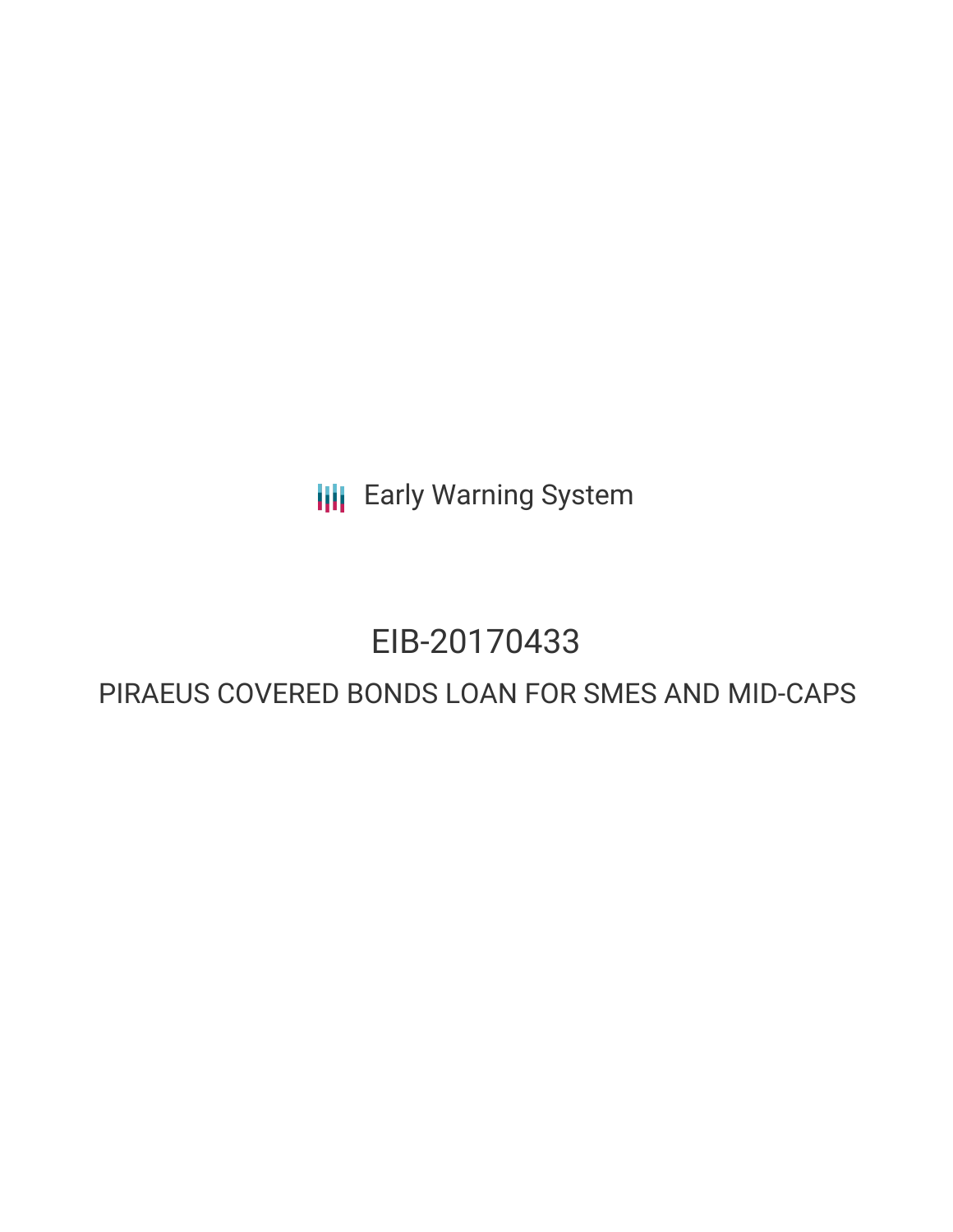

#### **Quick Facts**

| <b>Countries</b>               | Greece                         |
|--------------------------------|--------------------------------|
| <b>Financial Institutions</b>  | European Investment Bank (EIB) |
| <b>Status</b>                  | Approved                       |
| <b>Bank Risk Rating</b>        | U                              |
| <b>Voting Date</b>             | 2017-09-30                     |
| <b>Borrower</b>                | PIRAEUS BANK SA                |
| <b>Sectors</b>                 | Finance                        |
| <b>Investment Type(s)</b>      | Loan                           |
| <b>Investment Amount (USD)</b> | \$413.51 million               |
| <b>Loan Amount (USD)</b>       | \$413.51 million               |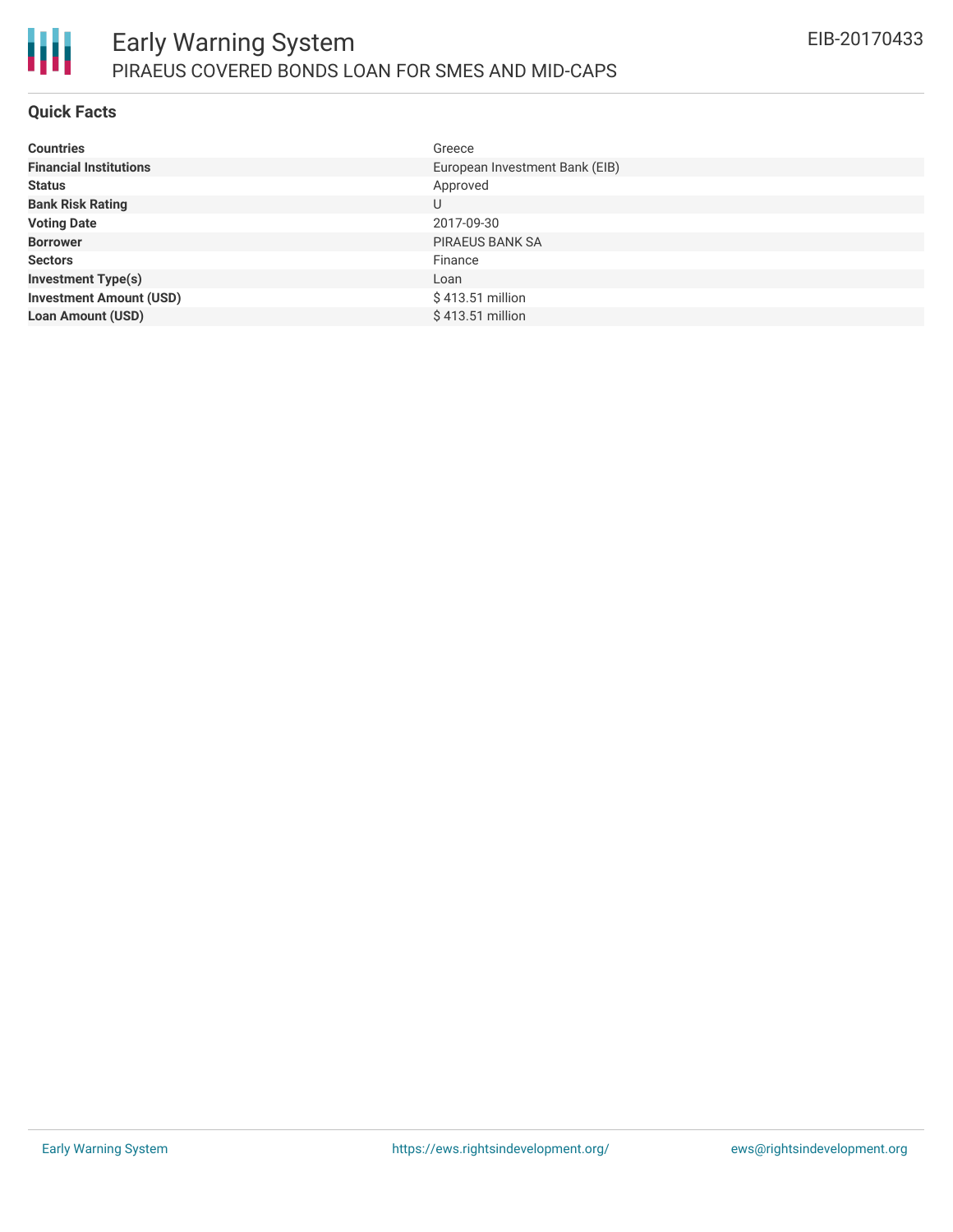

## **Project Description**

According to EIB website, the dedicated multi-beneficiary intermediated loan (MBIL) to Piraeus Bank will be used for a loan substitute structure. The operation will be focused on the financing of projects promoted by small and medium-sized entities (SME) and mid-caps. It will finance small/medium projects carried out by small and medium-sized enterprises in Greece.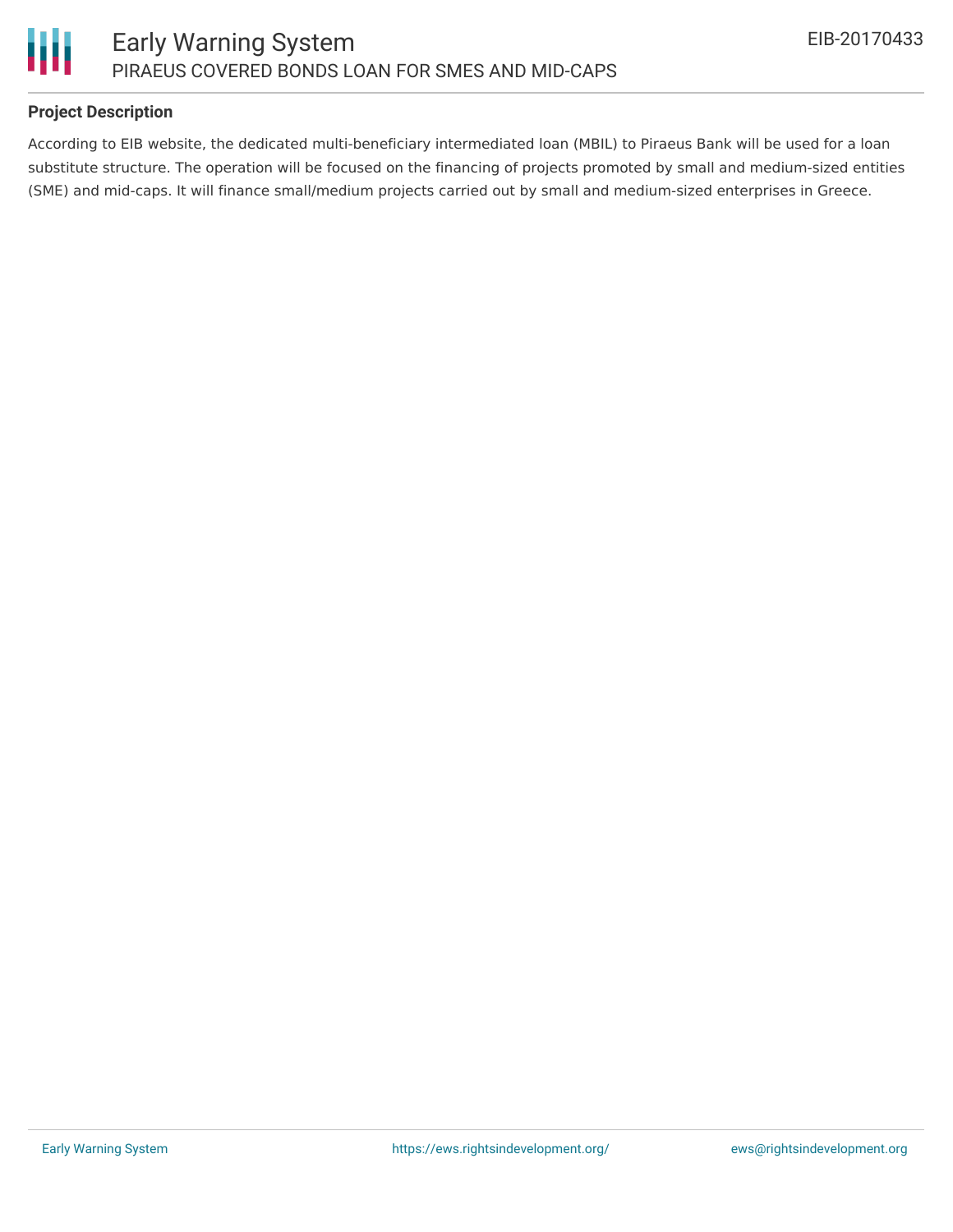

## **Investment Description**

European Investment Bank (EIB)